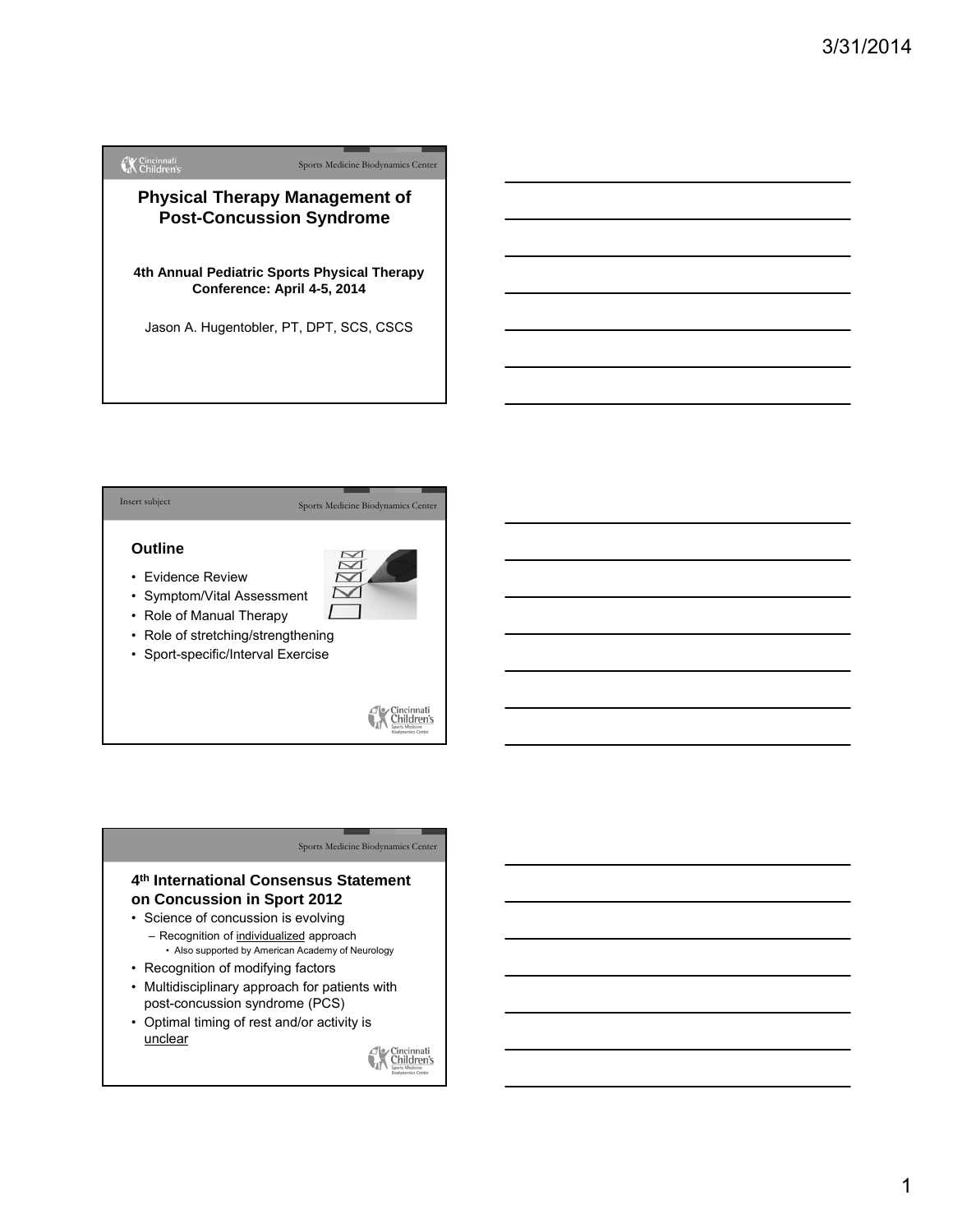



| <b>Rehabilitation stage</b>       | Graduated return to play protocol<br>Functional exercise at each stage of rehabilitation          | Objective of each stage                                                        |  |  |
|-----------------------------------|---------------------------------------------------------------------------------------------------|--------------------------------------------------------------------------------|--|--|
| 1. No activity                    | Complete physical and cognitive rest                                                              |                                                                                |  |  |
| 2. Light aerobic exercise         | Walking, swimming or stationary cycling keeping intensity<br><70% maximum predicted heart rate    | Increase heart rate                                                            |  |  |
|                                   | No resistance training                                                                            |                                                                                |  |  |
| 3. Sport-specific exercise        | Skating drills in ice hockey, running drills in soccer. No head Add movement<br>impact activities |                                                                                |  |  |
| 4. Non-contact training<br>drills | Progression to more complex training drills, eg passing drills<br>in football and ice hockey      | Exercise, coordination, and<br>cognitive load                                  |  |  |
|                                   | May start progressive resistance training)                                                        |                                                                                |  |  |
| 5. Full contact practice          | Following medical clearance participate in normal training<br>activities                          | <b>Bestore confidence and</b><br>assess functional skills by<br>coaching staff |  |  |
| 6. Return to play                 | Normal game play                                                                                  |                                                                                |  |  |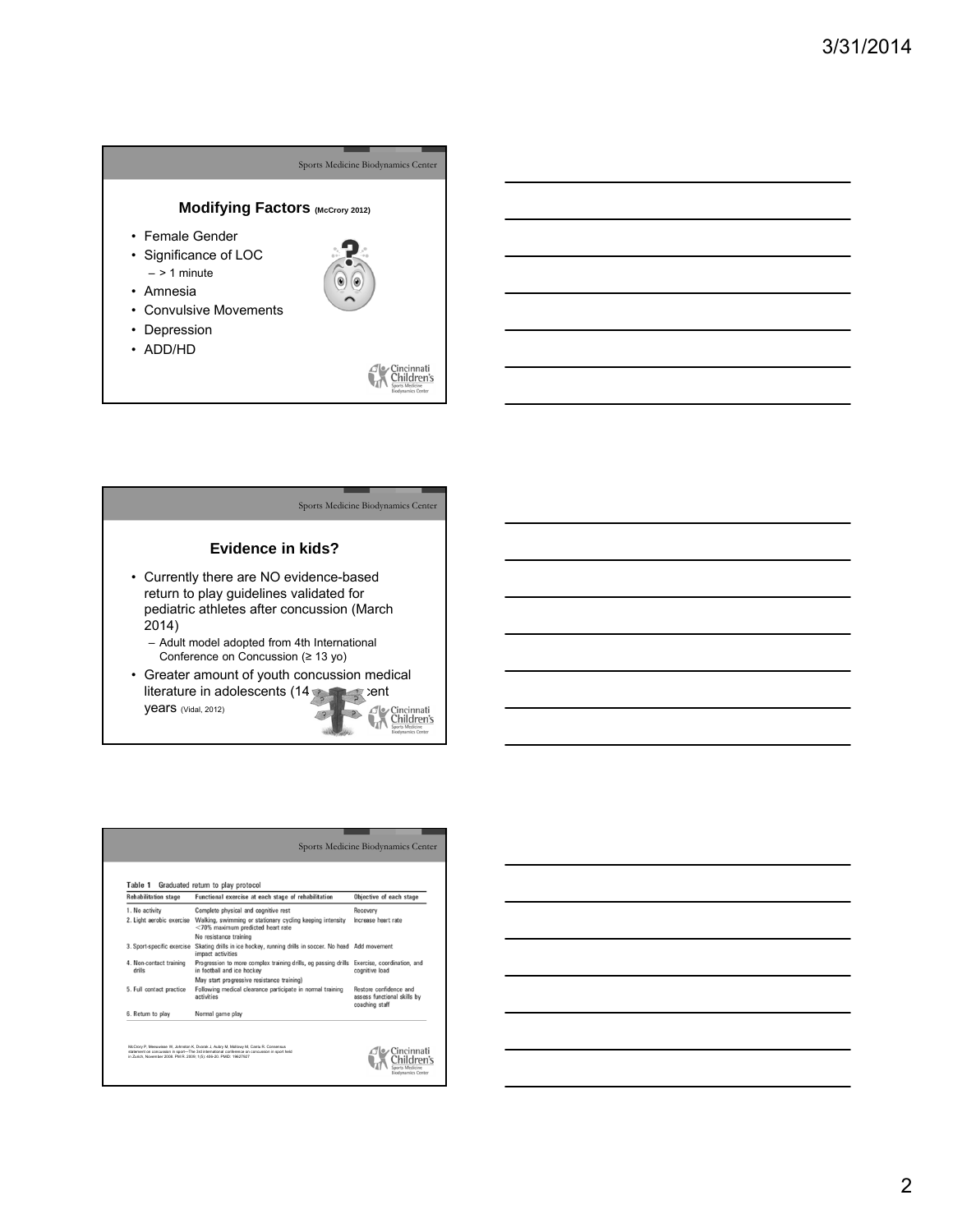# **"Typical" Return to Play Procedure**

- 1. No Activity/Complete Rest
- Symptoms resolve usually 24-48 hours
- 2. Light Aerobic Exercise (no resistance) Half days  $\rightarrow$  Full days of School
- 3. Sport-Specific Exercise
	- Increasing Aerobic Capacity, low-risk play (dribbling)
- 4. Non-contact Training
- Sport-specific (position drills), Run and Jump as able 5. Full-contact Practice
- 6. Return to Play

Cincinnati<sub>sports</sub> Medicine

# Sports Medicine Biodynamics Center **What are we seeing?** • "Typical" Athlete vs Athlete with PCS – Typical athlete will progress through RTP stepwise progression

- Pass all Concussion Testing
- Athlete with Post-Concussion Syndrome – PCS can occur in up to 14% of athletes 6-18
	- Between 20-30% at CCHMC have prolonged recovery
	- WHO = 3 or more symptoms for > 6 weeks
	- Headache, dizziness, fatigue, irritability, insomnia, concentration difficulty, memory difficulty<br>— Predictors of protracted recovery (Lau, 2011)



3. Patient Education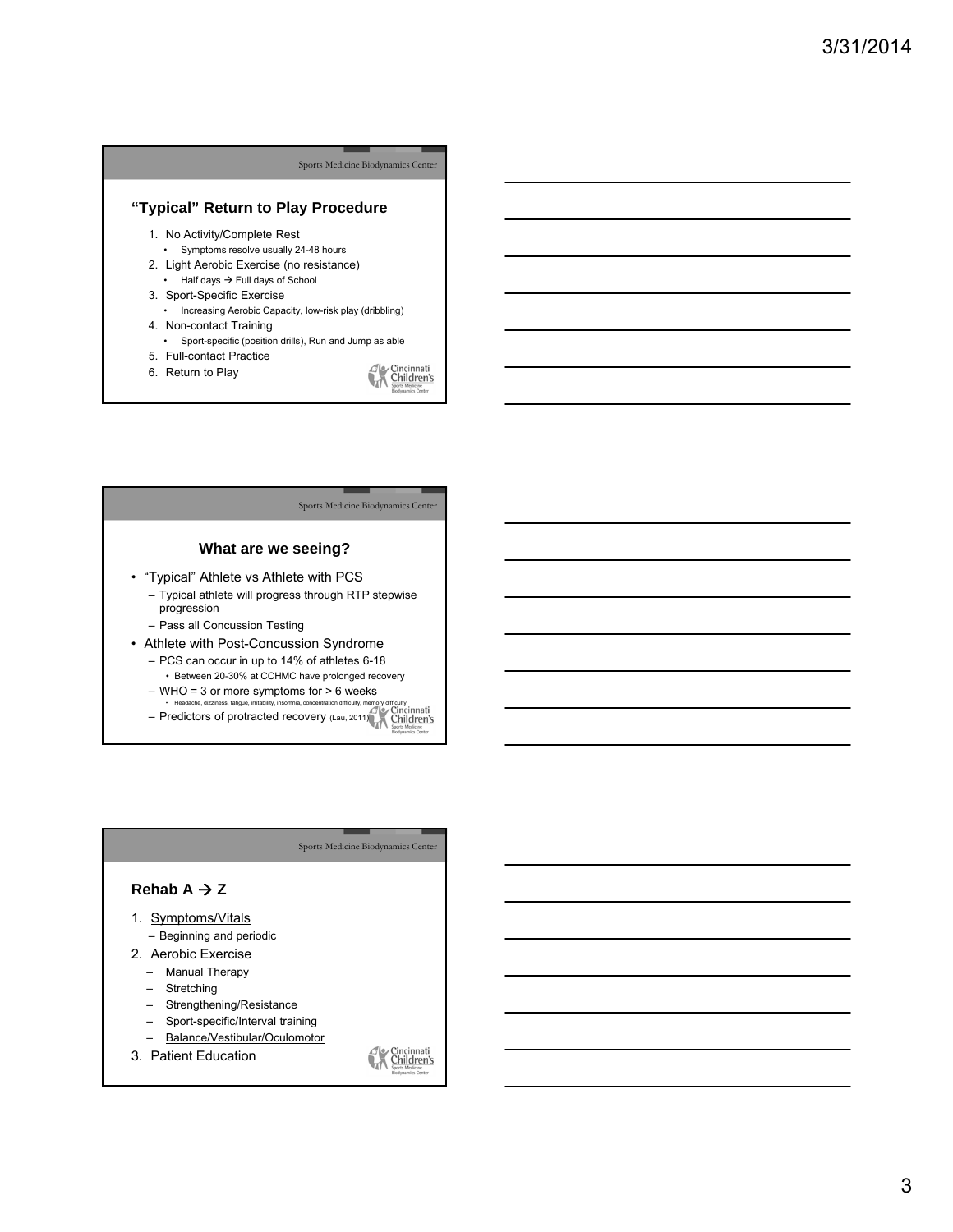|                                                                                                                                                                                                                                                                                                                                                                                                                                                                                 |                              |                   |                                                                  |                       |                       |                       | Sports Medicine Biodynamics Center |
|---------------------------------------------------------------------------------------------------------------------------------------------------------------------------------------------------------------------------------------------------------------------------------------------------------------------------------------------------------------------------------------------------------------------------------------------------------------------------------|------------------------------|-------------------|------------------------------------------------------------------|-----------------------|-----------------------|-----------------------|------------------------------------|
|                                                                                                                                                                                                                                                                                                                                                                                                                                                                                 |                              |                   | Graded Symptom Scale Checklist                                   |                       |                       |                       |                                    |
|                                                                                                                                                                                                                                                                                                                                                                                                                                                                                 |                              |                   | Modified from various published symptom checklists <sup>21</sup> |                       |                       |                       |                                    |
| Evaluate all signs and symptoms, ranking each on a scale of 0-6. Establish baseline score prior to the start of the<br>athletic season. After a concussive itiser, re-assess the athlete for each symptom. Add columns and compare to<br>baseline score. Only consider return to activity if scores are comparable to baseline score. Continue testing every 2-3<br>days if symptoms do not resolve. Use with SAC and/or BESS to determine appropriate time for return to play. |                              |                   |                                                                  |                       |                       |                       |                                    |
|                                                                                                                                                                                                                                                                                                                                                                                                                                                                                 |                              | None              |                                                                  | Moderate              |                       | Severe                |                                    |
| Score According to Severity                                                                                                                                                                                                                                                                                                                                                                                                                                                     |                              | ×                 | $\gamma$                                                         | $\lambda$             |                       |                       |                                    |
| Symptom                                                                                                                                                                                                                                                                                                                                                                                                                                                                         | Preseason<br><b>Baseline</b> | Time of<br>Inlery | 24 Hours<br>Post-Inland                                          | Day 3 Post-<br>Inlury | Day 4 Post-<br>Inlers | Day 5 Post-<br>Injury |                                    |
| <b>Elurred Vision</b>                                                                                                                                                                                                                                                                                                                                                                                                                                                           |                              |                   |                                                                  |                       |                       |                       |                                    |
| Dirisineus                                                                                                                                                                                                                                                                                                                                                                                                                                                                      |                              |                   |                                                                  |                       |                       |                       |                                    |
| Doowslaves                                                                                                                                                                                                                                                                                                                                                                                                                                                                      |                              |                   |                                                                  |                       |                       |                       |                                    |
| Sleeping More than Usual                                                                                                                                                                                                                                                                                                                                                                                                                                                        |                              |                   |                                                                  |                       |                       |                       |                                    |
| Easily Distracted                                                                                                                                                                                                                                                                                                                                                                                                                                                               |                              |                   |                                                                  |                       |                       |                       |                                    |
| Futigue                                                                                                                                                                                                                                                                                                                                                                                                                                                                         |                              |                   |                                                                  |                       |                       |                       |                                    |
| Feeling "In a Fog"                                                                                                                                                                                                                                                                                                                                                                                                                                                              |                              |                   |                                                                  |                       |                       |                       |                                    |
| Feeling "Slowed Down"                                                                                                                                                                                                                                                                                                                                                                                                                                                           |                              |                   |                                                                  |                       |                       |                       |                                    |
| Headache                                                                                                                                                                                                                                                                                                                                                                                                                                                                        |                              |                   |                                                                  |                       |                       |                       |                                    |
| Unusually Emotional                                                                                                                                                                                                                                                                                                                                                                                                                                                             |                              |                   |                                                                  |                       |                       |                       |                                    |
| Initability                                                                                                                                                                                                                                                                                                                                                                                                                                                                     |                              |                   |                                                                  |                       |                       |                       |                                    |
| Loss of Consciousness                                                                                                                                                                                                                                                                                                                                                                                                                                                           |                              |                   |                                                                  |                       |                       |                       |                                    |
| Loss of Orientation                                                                                                                                                                                                                                                                                                                                                                                                                                                             |                              |                   |                                                                  |                       |                       |                       |                                    |
| Memory Problems                                                                                                                                                                                                                                                                                                                                                                                                                                                                 |                              |                   |                                                                  |                       |                       |                       |                                    |
| Nausous                                                                                                                                                                                                                                                                                                                                                                                                                                                                         |                              |                   |                                                                  |                       |                       |                       |                                    |
| Nervousness                                                                                                                                                                                                                                                                                                                                                                                                                                                                     |                              |                   |                                                                  |                       |                       |                       |                                    |
| Personality Changes                                                                                                                                                                                                                                                                                                                                                                                                                                                             |                              |                   |                                                                  |                       |                       |                       |                                    |
| Poor Balance/Coordination                                                                                                                                                                                                                                                                                                                                                                                                                                                       |                              |                   |                                                                  |                       |                       |                       |                                    |
| Ringing in the Ears                                                                                                                                                                                                                                                                                                                                                                                                                                                             |                              |                   |                                                                  |                       |                       |                       |                                    |
| Sadness                                                                                                                                                                                                                                                                                                                                                                                                                                                                         |                              |                   |                                                                  |                       |                       |                       |                                    |
| <b>Seeing Stars</b>                                                                                                                                                                                                                                                                                                                                                                                                                                                             |                              |                   |                                                                  |                       |                       |                       |                                    |
| Sensitivity to Light                                                                                                                                                                                                                                                                                                                                                                                                                                                            |                              |                   |                                                                  |                       |                       |                       |                                    |
| Sensitivity to Noise                                                                                                                                                                                                                                                                                                                                                                                                                                                            |                              |                   |                                                                  |                       |                       |                       | Cincinnati                         |
| Slore Disturbances                                                                                                                                                                                                                                                                                                                                                                                                                                                              |                              |                   |                                                                  |                       |                       |                       |                                    |
| Vacant Stares/Glassy Eyes                                                                                                                                                                                                                                                                                                                                                                                                                                                       |                              |                   |                                                                  |                       |                       |                       | Children's                         |
| <b>Vemiting</b>                                                                                                                                                                                                                                                                                                                                                                                                                                                                 |                              |                   |                                                                  |                       |                       |                       | Sports Medicine                    |
| TOTAL SYMPTOM SCORE:                                                                                                                                                                                                                                                                                                                                                                                                                                                            |                              |                   |                                                                  |                       |                       |                       | <b>Biodynamics Center</b>          |
| http://www.youthsportsny.org/injury-reports/                                                                                                                                                                                                                                                                                                                                                                                                                                    |                              |                   |                                                                  |                       |                       |                       |                                    |







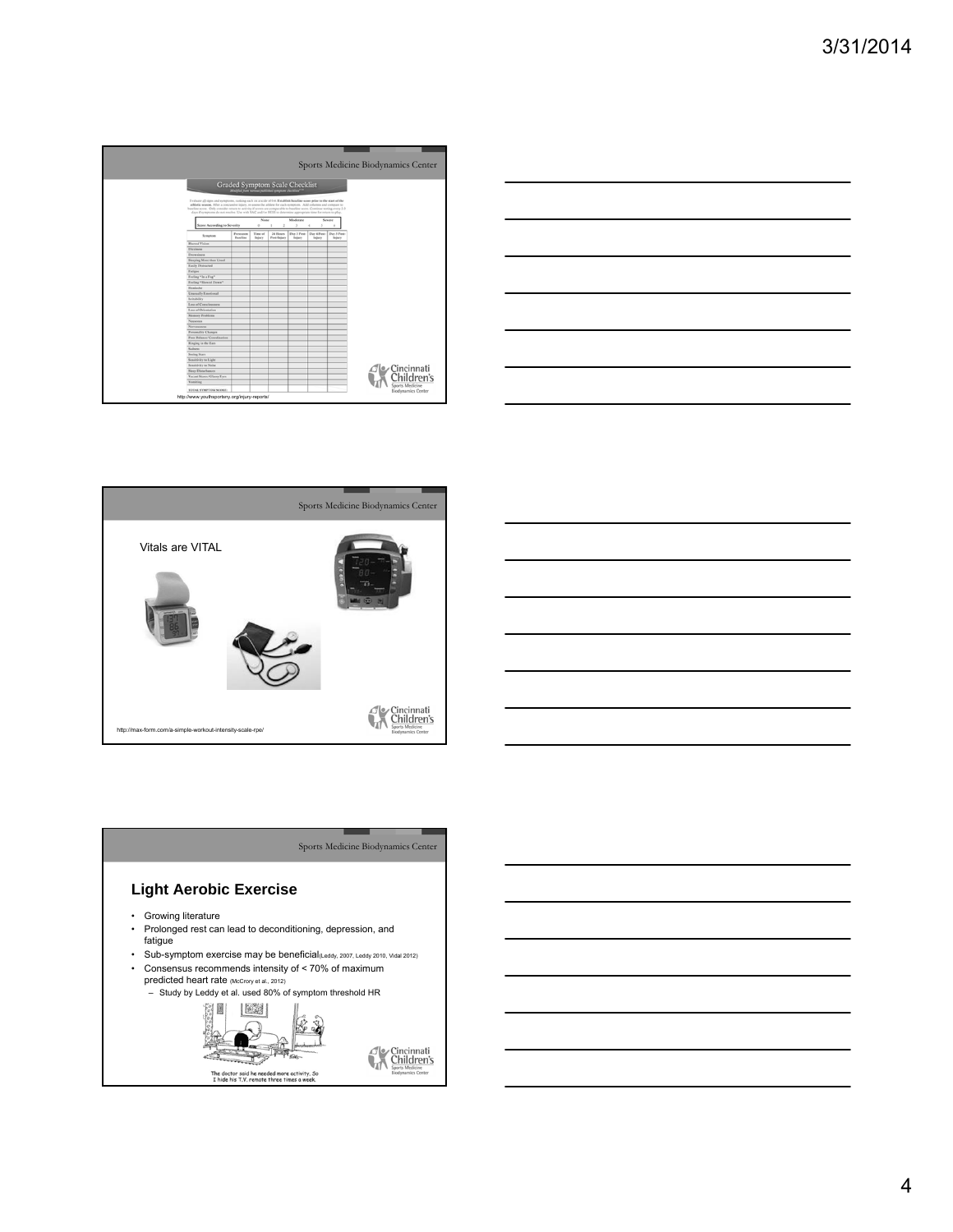# Sports Medicine Biodynamics Center **Aerobic Exercise** • Mode of Exercise – Bike – Treadmill – Clinic Area – Elliptical – Swimming

- Intensity of Exercise – HR
	- Perceived Exertion
- Time
- 

Cincinnati

# Sports Medicine Biodynamics Center<br>**Symptom Re-assessment within session**

#### **Pay attention to:**

- Headache
- Nausea
- Trouble falling asleep • Sleeping more/less

• Irritability • Sadness • Nervousness

**Don't pay attention to:**

• Feeling more emotional

- Balance problems
- Dizziness
- Fatigue
- Sensitivity to light/sound
- Feeling slowed down
- Visual problems





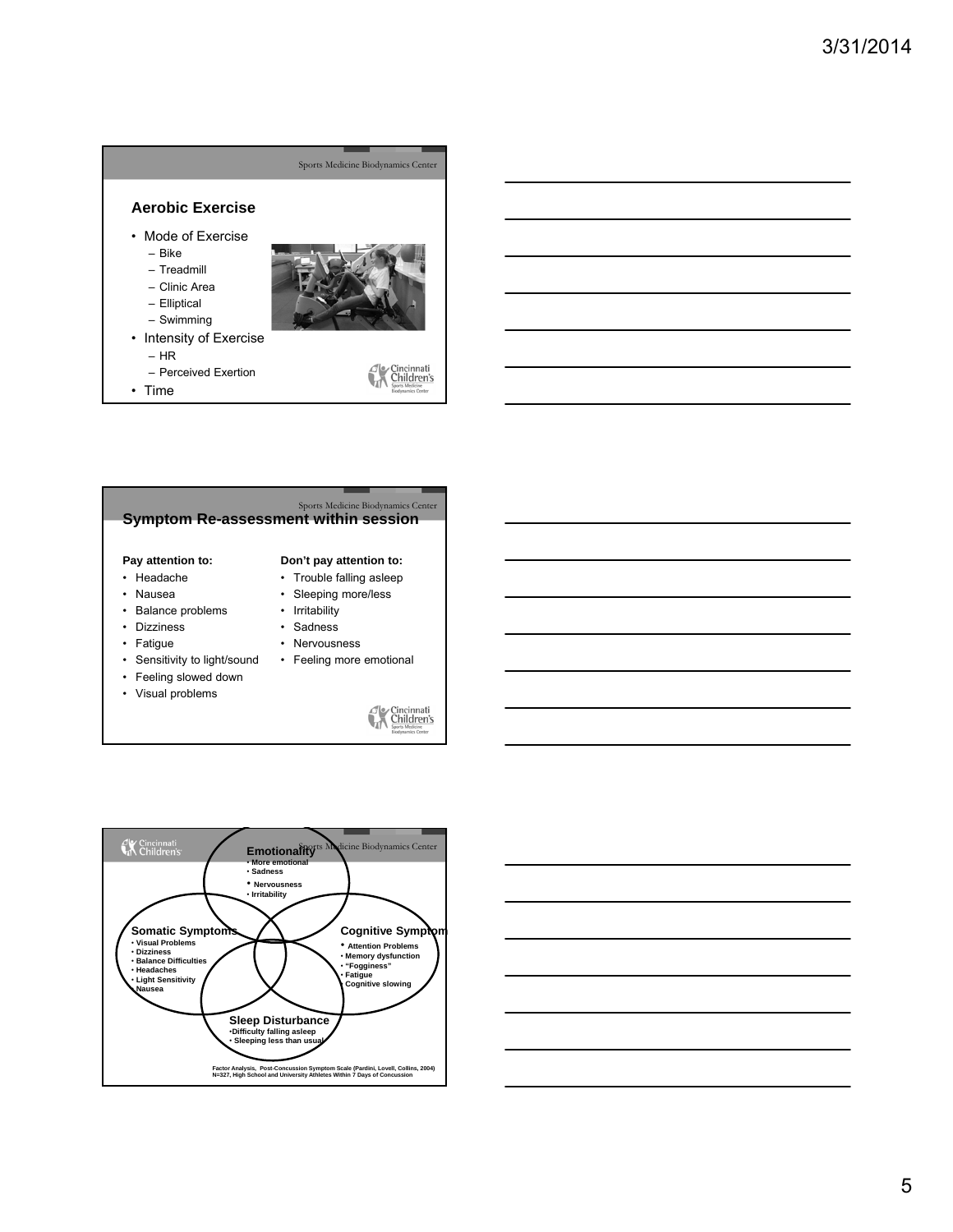|                                                 | Sports Medicine Biodynamics Center |
|-------------------------------------------------|------------------------------------|
| Rehab A $\rightarrow$ Z                         |                                    |
| 1. Symptoms/Vitals                              |                                    |
| - Beginning and periodic<br>2. Aerobic Exercise |                                    |
| Manual Therapy                                  |                                    |
| Stretching                                      |                                    |
| Strengthening/Resistance                        |                                    |
| Sport-specific/Interval training                |                                    |
| Balance/Vestibular/Oculomotor                   |                                    |
| 3. Patient Education                            |                                    |



• Headaches

# Sports Medicine Biodynamics Center

# **Cervicogenic Headache (CEH)**

- Systematic Review 2012 (Chaibi)
	- 7 RCT's
		- Physiotherapy
		- Cervical spinal manipulative therapy (SMT)
	- RCT's suggest that physiotherapy and SMT might be an effective treatment in management of CEH
- Other causes of headache
	- Tension-type
	- Migraine
	- Autonomic Dysfunction

Cincinnati<br>Children's  $\frac{d}{d\lambda}$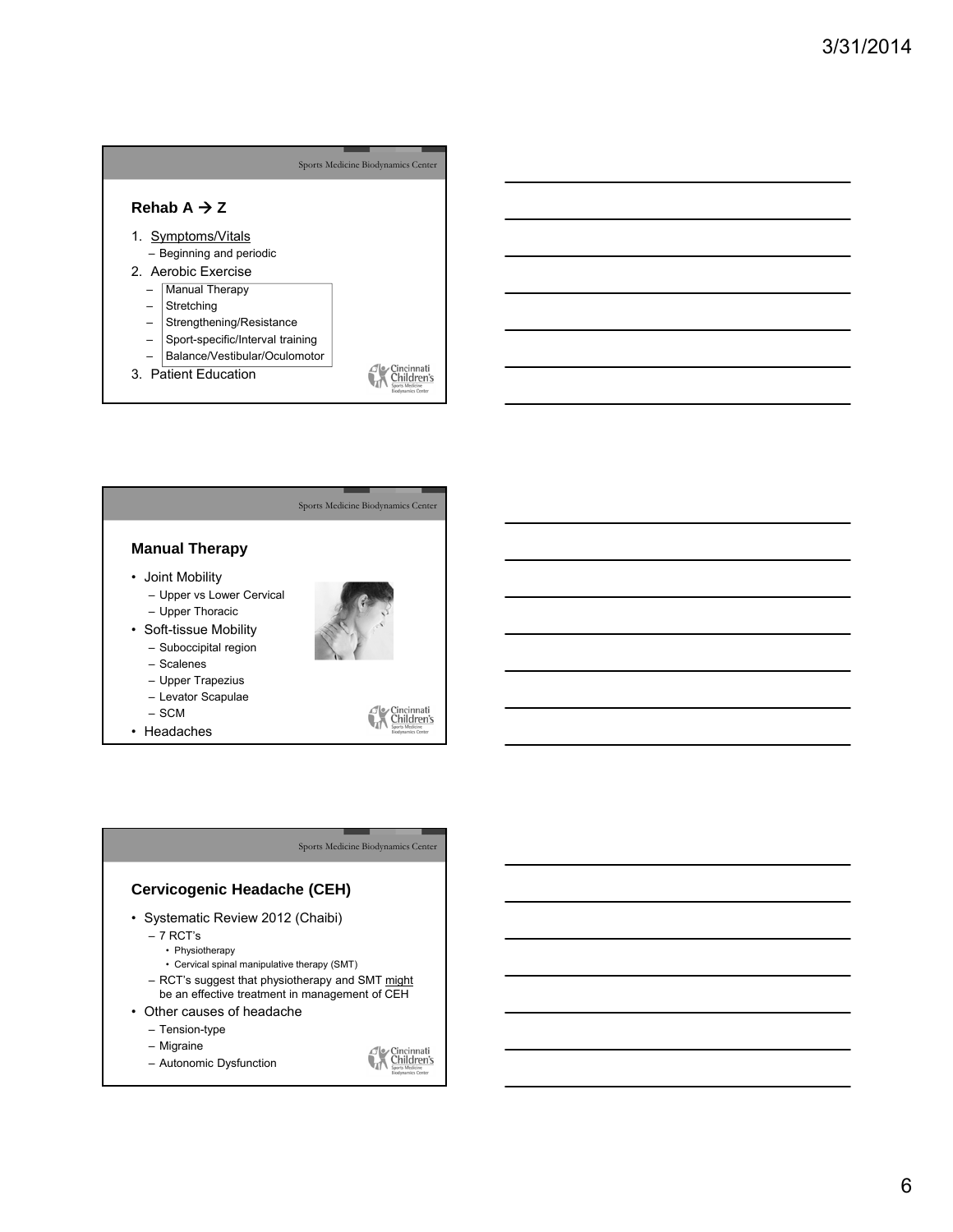



Cincinnati<sub>sports</sub> Medicine

#### Sports Medicine Biodynamics Center

# **Our 16 y/o football player**

• Initial plan

– Low weight, low reps, form focused  $\rightarrow$  posture

• Progression

– Low weight, higher reps  $\rightarrow$  target deficits

- Progressive resistance – Increasing weight and reduction in reps
	-
- Core lifts
	- Squat, Bench, Clean, Deadlift

Cincinnati<br>Children's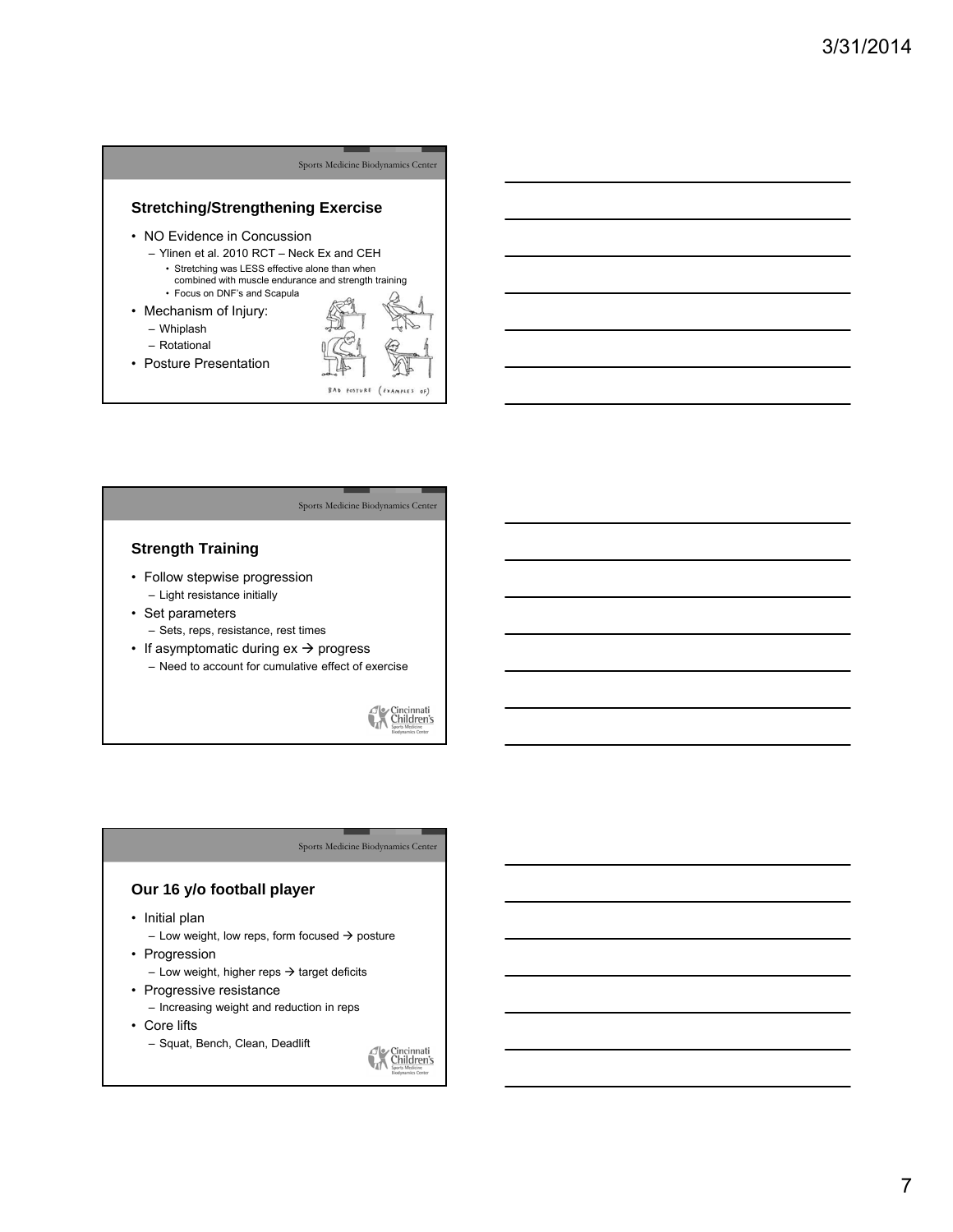# **Sport-specific/Interval Training**

- Criteria
	- Steady decline in symptoms
	- Able to remain symptom free during aerobic portion of exercise
	- Increasing resistance levels with strength exercise
- Begin with appropriate work:rest ratio
	- Example: 10 seconds on: 50 seconds off

 $\begin{array}{c}\n\begin{array}{c}\n\hline\n\end{array}\n\end{array}\n\begin{array}{c}\n\hline\n\end{array}\n\begin{array}{c}\n\hline\n\end{array}\n\end{array}\n\begin{array}{c}\n\hline\n\end{array}\n\begin{array}{c}\n\hline\n\end{array}\n\end{array}\n\begin{array}{c}\n\hline\n\end{array}\n\end{array}\n\begin{array}{c}\n\hline\n\end{array}\n\end{array}$ 

Sports Medicine Biodynamics Center



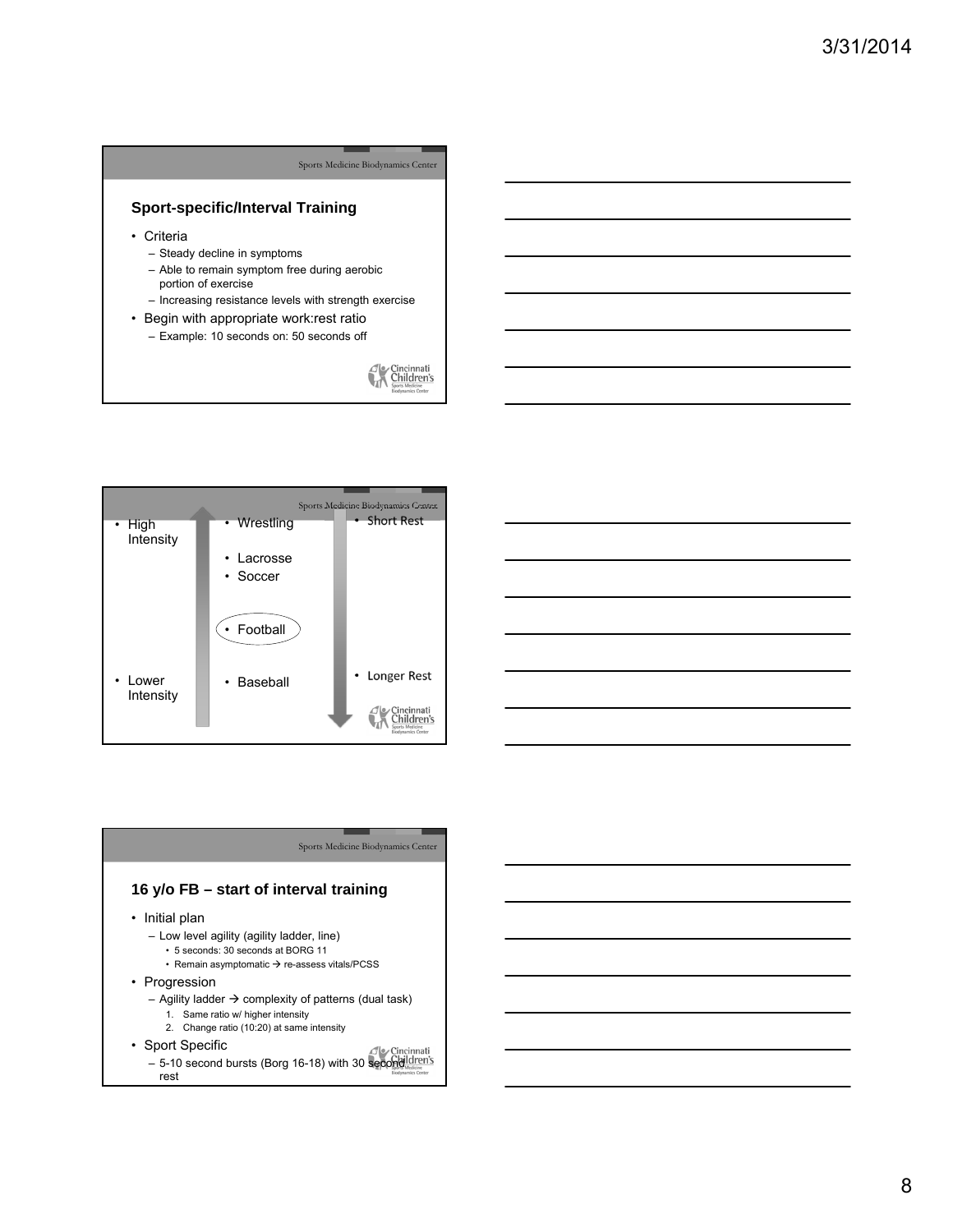# Sports Medicine Biodynamics Center **Case Series of Active Rehabilitation** • 6 adolescents (16.5  $\pm$  2.18 years)  $\cdot$  4.6  $\pm$  3.1 months of PCS prior to start of program • Duration of program  $6.7 \pm 4.9$  weeks • Mean PCSS at start =  $12.1 \pm 5.8$ • Mean PCSS at finish =  $3.5 \pm 4.1$  $\begin{array}{c}\n\begin{array}{c}\n\hline\n\end{array}\n\end{array}\n\begin{array}{c}\n\hline\n\end{array}\n\begin{array}{c}\n\hline\n\end{array}\n\end{array}\n\begin{array}{c}\n\hline\n\end{array}\n\begin{array}{c}\n\hline\n\end{array}\n\end{array}\n\begin{array}{c}\n\hline\n\end{array}\n\end{array}\n\begin{array}{c}\n\hline\n\end{array}\n\end{array}$



### Sports Medicine Biodynamics Center

# **Balance/Vestibular/Oculomotor**

- Incorporated throughout treatment
- Initially
	- Gaze stability
		- Eye-head coordination exercise most often prescribed initially for vestibular rehabilitation after concussion (Alsalaheen 2012)
	- Convergence "difficulty going to/from board in class"
	- "dizzy" "eye fatigue" "difficulty reading"
- "Room is spinning" refer on
- Cincinnati<br>Children's  $\frac{d}{d\lambda}$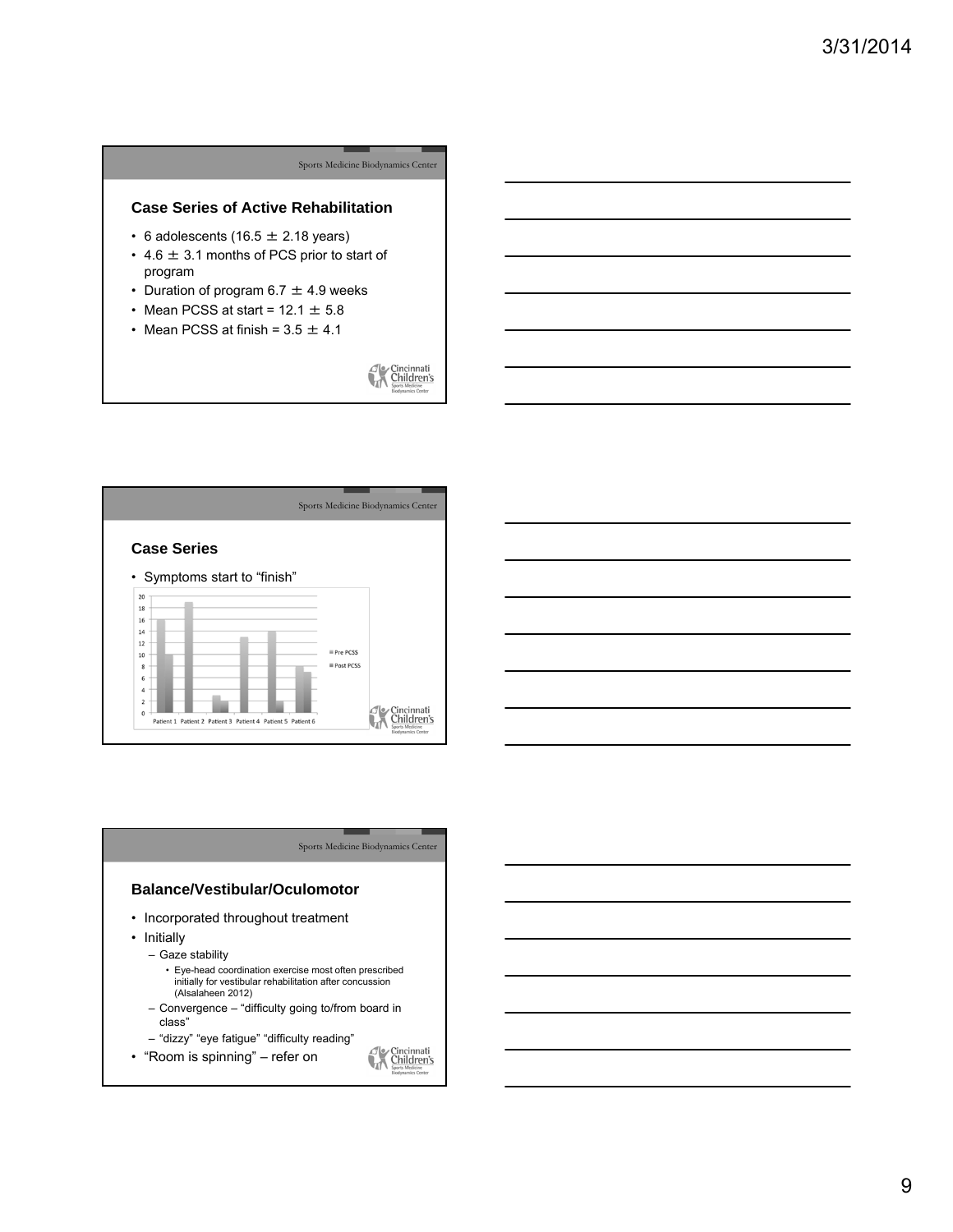### **Treatments**

- Gaze Stability
	- Seated in chair, 3 feet from wall, with objects on wall 3 feet apart
	- 140 bpm on metronome
	- Go until symptomatic, rest, repeat
	- Track number of repetitions
- Beaded String
	- Focus on going far to near/near to far with beads<br>– Increase sets, reps or change distance<br>Saccades
	- Increase sets, reps or change distance
- Saccades

#### Sports Medicine Biodynamics Center

# **Role of Dual Task**

- Cognitive Domain Impairments Persist
	- Attention Problems
	- Memory dysfunction
- Supplement PT with Speech Therapy input/activities
	- Balance with retro counting
	- Postural re-education with counting by multiples
	- Immediate and Short-Term Recall
	- SCAT, Standardized Assessment of Concussion Christmatian Christmas<br>
	Martin Ghridden's

#### Sports Medicine Biodynamics Center

# **Pitfalls of Active Rehabilitation**

- Improper clinic setup
	- Time of day
	- Lighting/noise
- Reliance on symptom reporting
- Disconnect between old vs new school
- Disconnect between patient and parent
- NO GREAT EVIDENCE

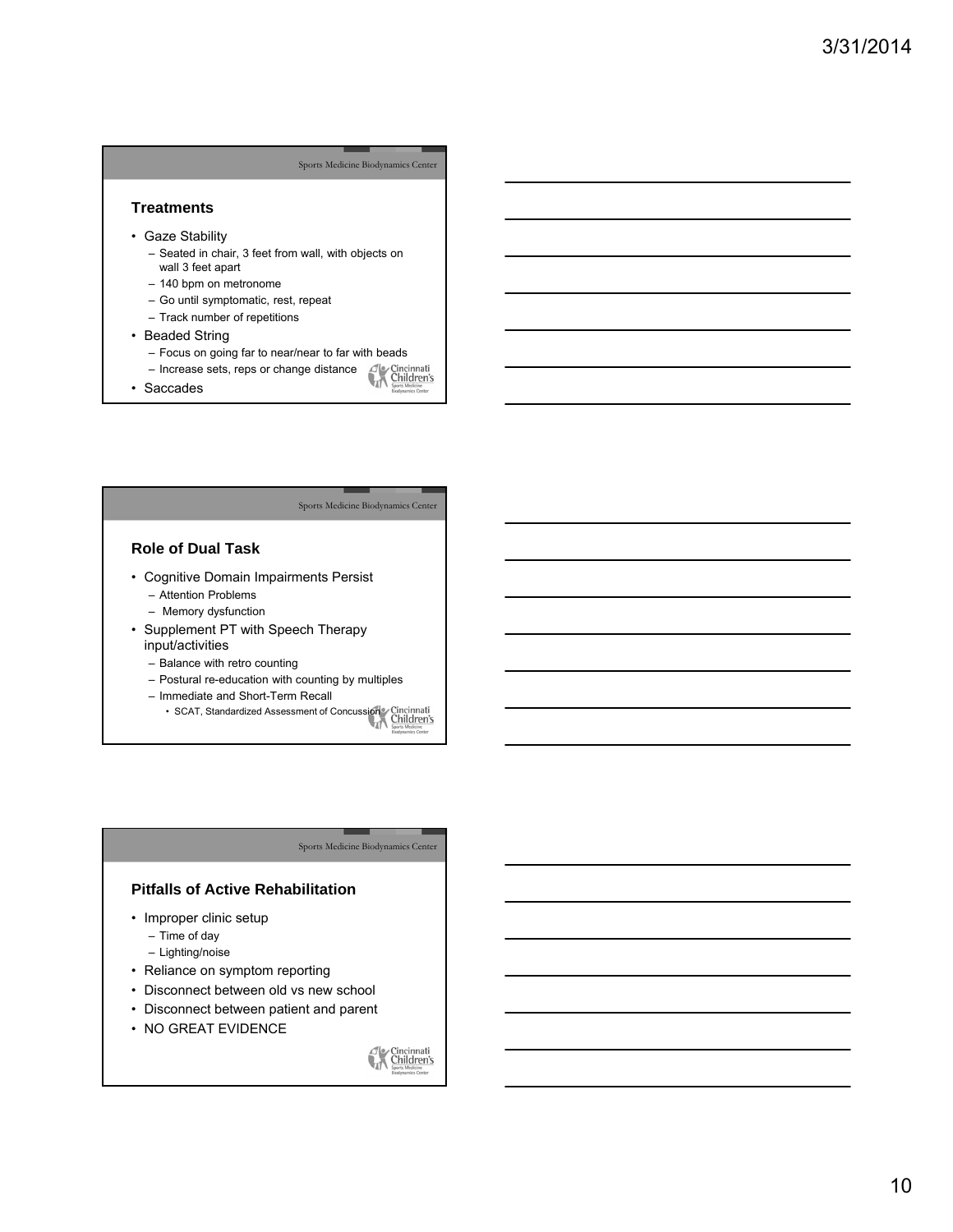## **Education**

- Includes patients, parents, coaches, school, etc….
- Balance school, activity, sports and rehab
- Coaches and parents
	- Risks of multiple concussions
	- Second impact syndrome
	- Role of proper technique in prevention
	- AWARENESS

 $\begin{array}{c}\n\begin{array}{c}\n\hline\n\end{array}\n\end{array}\n\begin{array}{c}\n\hline\n\end{array}\n\begin{array}{c}\n\hline\n\end{array}\n\end{array}\n\begin{array}{c}\n\hline\n\end{array}\n\begin{array}{c}\n\hline\n\end{array}\n\end{array}\n\begin{array}{c}\n\hline\n\end{array}\n\end{array}\n\begin{array}{c}\n\hline\n\end{array}\n\end{array}$ 

#### Sports Medicine Biodynamics Center

# **Return to Play Decision Making**

- Multidisciplinary Approach
	- Input from various healthcare providers
	- Progress made
	- Gradual team participation without contact
	- Eventual return if able
- Legal ramifications
	- www.knowconcussion.org
- Patient and parent EDUCATION
- Prevention and minimizing risk

# Cincinnati

#### Sports Medicine Biodynamics Center

# **Risky Sports**

- Football
- Rugby
- Soccer
- Horseback Riding
- Martial Arts
- Cheerleading (stunt)
- Basketball
- Ski/snowboarding
- Lacrosse

• Boxing • Ice Hockey • Wrestling • Gymnastics

- Baseball/softball ?<br> **Constrained Property Constrained Property** 
	-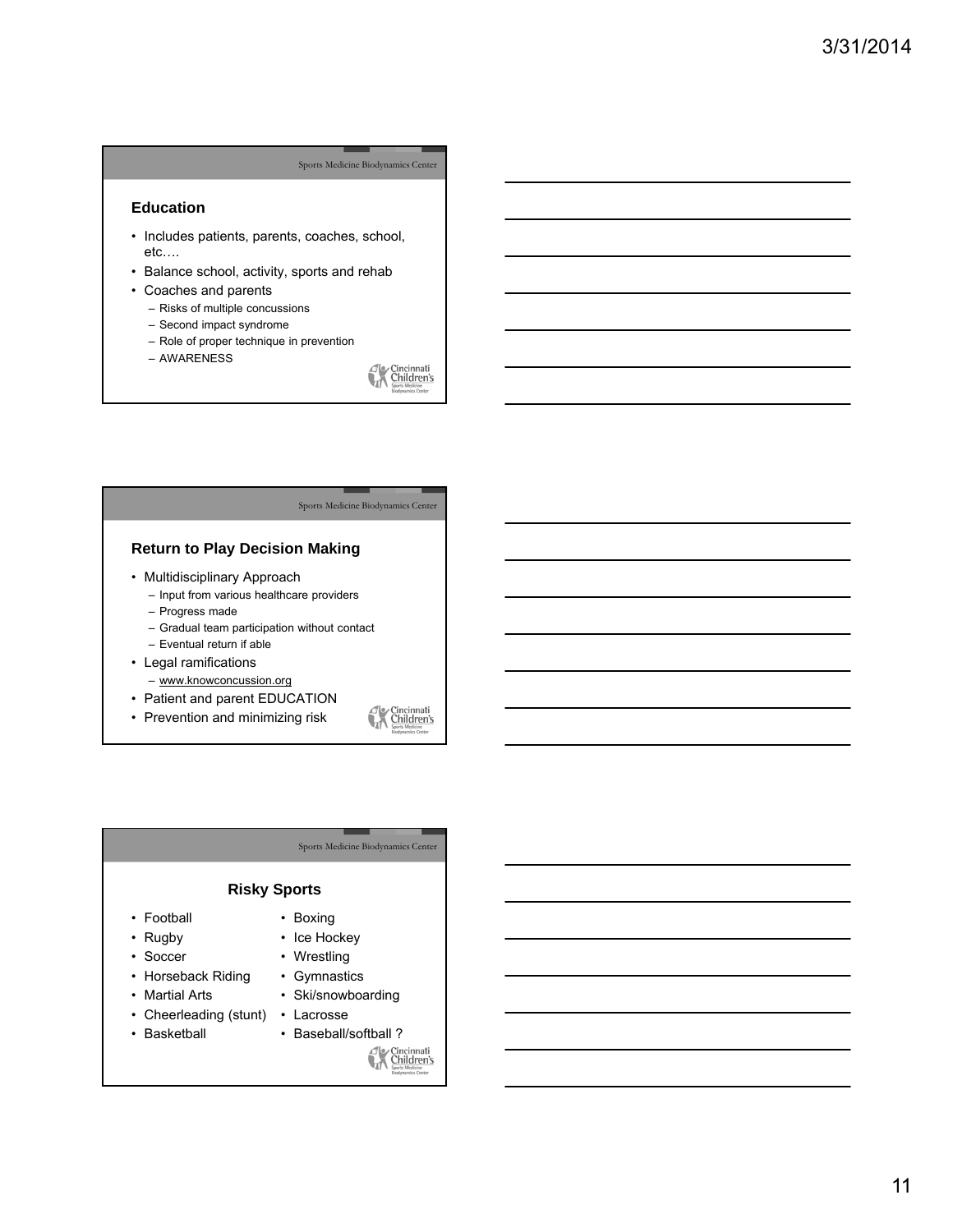## **Role of PT with Concussion**

- Diagnostic Tests and Measures
- Rehabilitation
	- Address Impairments
	- Aerobic Exercise
	- INDIVIDUALIZED
	- Continuously "Evolving"
- EDUCATION !!!



Cincinnati<br>Children's

#### Sports Medicine Biodynamics Center

# **Putting it all together…**

- No protocol available
- Individualized and evolving treatments
- Sub-symptom aerobic exercise is beneficial and SAFE
- PT can address additional impairments
- EDUCATION



#### Sports Medicine Biodynamics Center

#### **References**

Alsalaheen BA, Whitney SL, Mucha A, Morris LO, Furman JM, Sparto PJ. Exercise Prescription Patterns in Patients treated with Vestibular Rehabilitation After Concussion. Physiother Res Int. 2012; 18(2): 100-108

Barlow M, Schlabach D, Peiffer J, Cook C. Differences in change scores and the predictive validity of three<br>commonly used measures following concussion in the middle school and high school aged population. *Inter J*<br>S*port* 

Chaibi A, Russell MB. Manual therapies for cervicogenic headache: a systematic review. J Headache Pain, 2012;13:351-359.

Gagnon I, Galli C, Friedman D, Grilli L, Iverson GL. Active rehabilitation for children who are slow to recover following sport-related concussion. Brain Injury. 2009;23(12):956-964.

Giza CC, Kutcher JS, Barth J, et al. Summary of evidence-based guideline update: Evaluation and management of concussion in sports. Neurology. 2013: epub ahead of print.